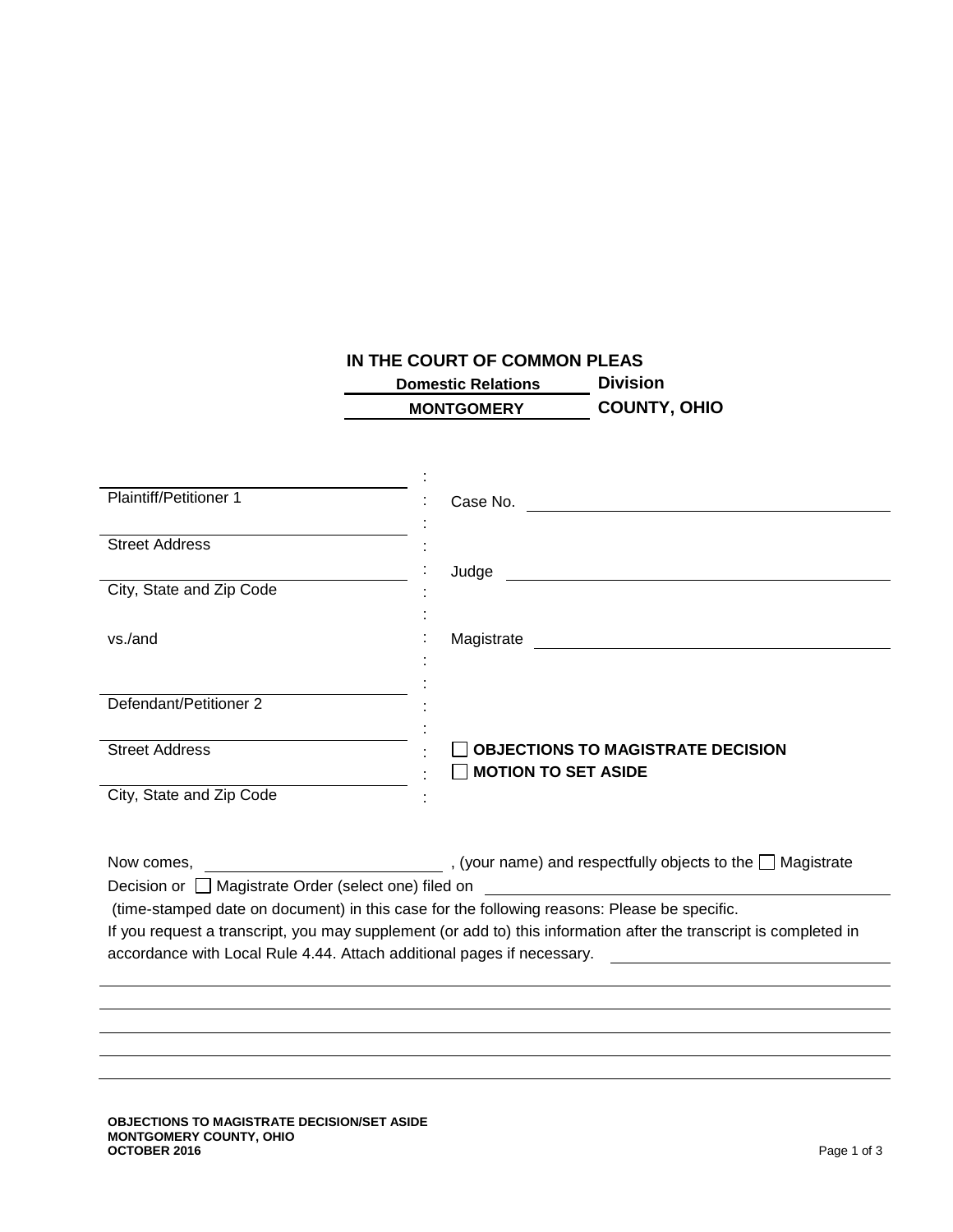| A transcript of the hearing(s) was requested by separate entry on ____________<br>(date filed)                                                                                                    |
|---------------------------------------------------------------------------------------------------------------------------------------------------------------------------------------------------|
|                                                                                                                                                                                                   |
| in accordance with Montgomery County Local Rule 4.44, Local Rule 4.45, and Civil Rule 53(D).<br>A transcript of the hearing has not been requested or is not required per Montgomery County Local |
| Rule 4.44, Local Rule 4.45, and Civil Rule 53(D).                                                                                                                                                 |
|                                                                                                                                                                                                   |
|                                                                                                                                                                                                   |
| Respectfully Submitted,                                                                                                                                                                           |
|                                                                                                                                                                                                   |
|                                                                                                                                                                                                   |
|                                                                                                                                                                                                   |
| Name (Printed)                                                                                                                                                                                    |
|                                                                                                                                                                                                   |
|                                                                                                                                                                                                   |

Address

City, State Zip

Phone Number